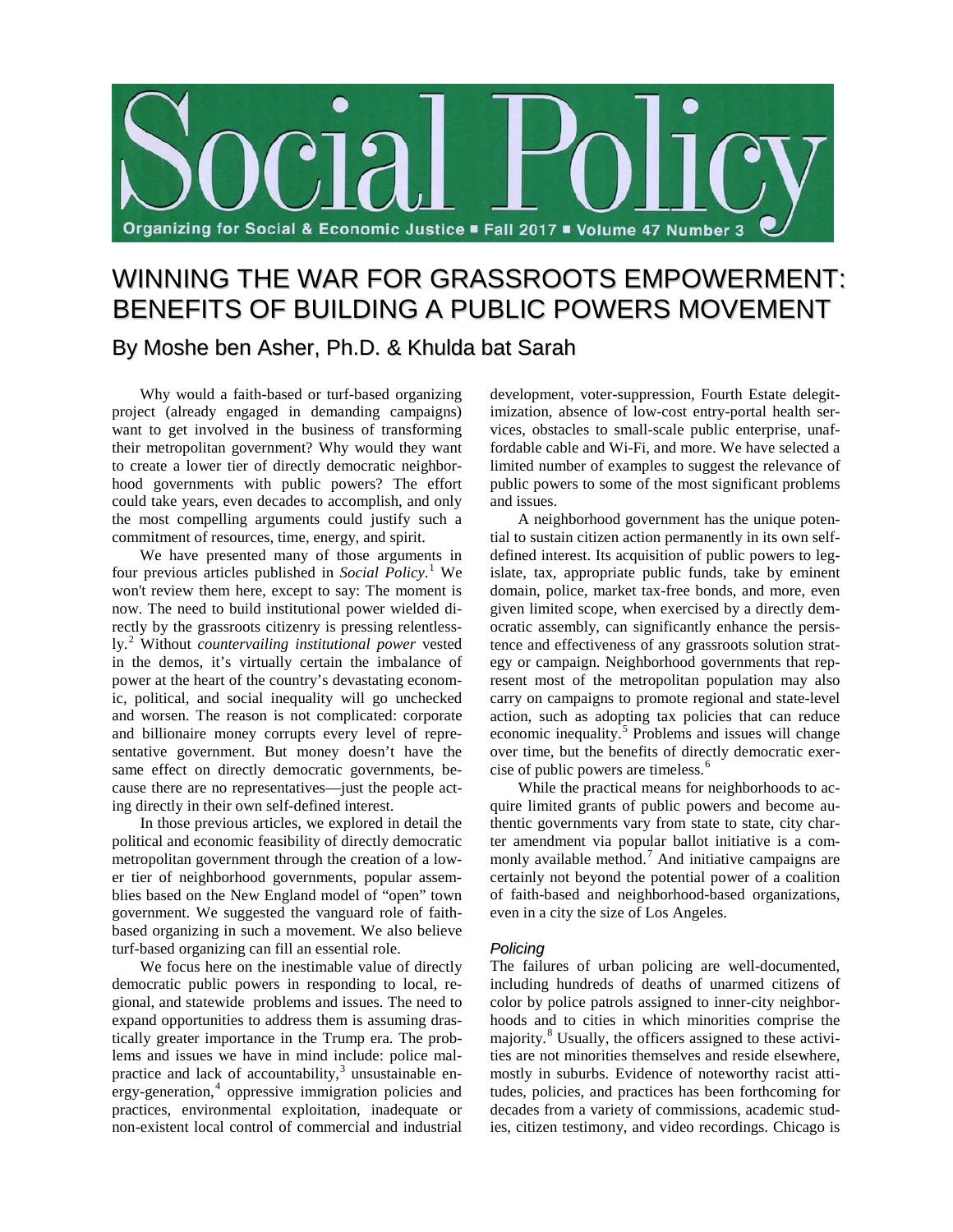a recent and egregious example $9$  in a long history of police malpractice extending from coast to coast and border to border, and to many cities in between, including Los Angeles, Pittsburgh, Seattle, Miami, Baltimore, Cleveland, Detroit, and of course Ferguson, Missouri.<sup>[10](#page-4-1)</sup>

The prospects for remedying police malpractice have diminished significantly with the appointment of Jeff Sessions as U.S. Attorney General. Mr. Sessions has made it clear that the Department of Justice will avoid actions that "vilify the police" and have a "demoralizing" effect on them. The predictable effect will be the "undermining and obstruction" of achieving po-lice reform through consent decrees.<sup>[11](#page-4-2)</sup> More frightening, however, is Mr. Sessions support for resuming militarization of local police forces. Although it's unclear at the time of this writing whether Mr. Sessions will remain as AG for the duration of the Trump administration, we imagine that his replacement would continue to promote retrograde and regressive police practices.

Much of police malpractice and unaccountability reflects patrol activities directed by centrally run, bureaucratic departments, which do not respond to the needs of politically powerless minorities. However, there is a "public powers" strategy to deal with this problem. It has been studied and developed by academics and professional planners for decades, although it has not been implemented because it has not been ac-ceptable to most city councils.<sup>[12](#page-4-3)</sup> Well-documented studies have confirmed that in several respects, policing on a smaller scale "can provide higher levels of service than larger departments."<sup>[13](#page-4-4)</sup> Functions such as maintenance of public order, including traffic control, mediation of disputes, suppression of low-level street crime, and responding to juvenile delinquency can be managed effectively by police employed by neighborhood jurisdictions of 5,000 to 10,000 residents, with operational links to higher levels of policing.

Our vision of neighborhood-based, directly democratic exercise of public powers in urban policing offers progressive possibilities for policies and practices that reflect the diversity of urban cultures and constituencies as well as specific organizational objectives.

#### *Energy*

It's hardly news that progressive forces have been fighting against a highly resourced, rear-guard action waged by the carbon-based energy industries. These industries have taken every political, policy, and media opportunity to undermine the development of renewable energy sources and distribution systems. An outrageous example was the attempt to tax homeowners for leased solar panels in Arizona.

The question of how to finance solar installations hinges in part on whether we regard energy as a luxury or a necessity, and thus whether we should treat it as a private "profit center" or as a government-regulated essential service, much as we do with other utilities, such as electricity, gas, and telephone. The ideological bias against government-operated enterprise does not extend to public utilities generally. The City of Los Angeles, for example, operates the Department of Water & Power. But public operation of utilities, when a monopoly, are not necessarily the most efficient or economical. Moreover, their vertical integration requires that one size fits all consumers, whatever the single source of power may be, and regardless of whether it accommodates the varied preferences of diverse urban neighborhoods.

Neighborhood-based solar utilities are an alternative. Such an approach to solar power generation would allow residents to save on electricity bills,<sup>[14](#page-4-5)</sup> reduce coal burning which would help curtail asthma epidemics, and reduce CO2 emissions.[15](#page-4-6) Of course, it would also give citizens directly democratic control of their own energy utility.

We can enhance the potential for successfully implementing and sustaining neighborhood-based solar power generation by the directly democratic exercise of the public powers to tax, to exercise eminent domain, and to market tax-free bonds.

There is yet another potential benefit of bringing solar energy generation under directly democratic control of neighborhoods. The public management of what often is a matter of private enterprise creates the possibility of a directly democratic neighborhood assembly hiring and training its own residents for the technical and managerial positions needed to operate the utility.

#### *Immigration*

One of the most troubling aspects of the Trump administration is its immigration initiatives. We need not review them here, except to acknowledge that they bring catastrophic consequences into the lives of *millions* of law-abiding and productive immigrants. The responses of many public and private organizations to minimize the potential harm of reactionary immigration policies and practices are encouraging, but we are also aware that these responses are not likely to stop the Trump onslaught. The tensions associated with immigration are not peculiar to any specific era. In effect, they remain unresolved or "uncured." They repeatedly emerge in the political life of the nation.

Our question: what more might metropolitan governments do to ameliorate the threat to undocumented immigrants? There are at least two possibilities: (1) an upper-tier or metropolitan governing body, responding to the demands of neighborhood assemblies, might take more progressive action, as is already happening in several cities and counties, including the City of Los Angeles and Los Angeles County;<sup>[16](#page-4-7)</sup> and (2) neighborhood governments themselves, using their public powers, might well respond more effectively with enlightened policing, entry-level health services, and other supports.

Unlike centrally directed patrol police who function at best as an enlightened occupying force, the positioning of indigenous police, who are well-grounded in face-to-face relationships (both with citizens and staff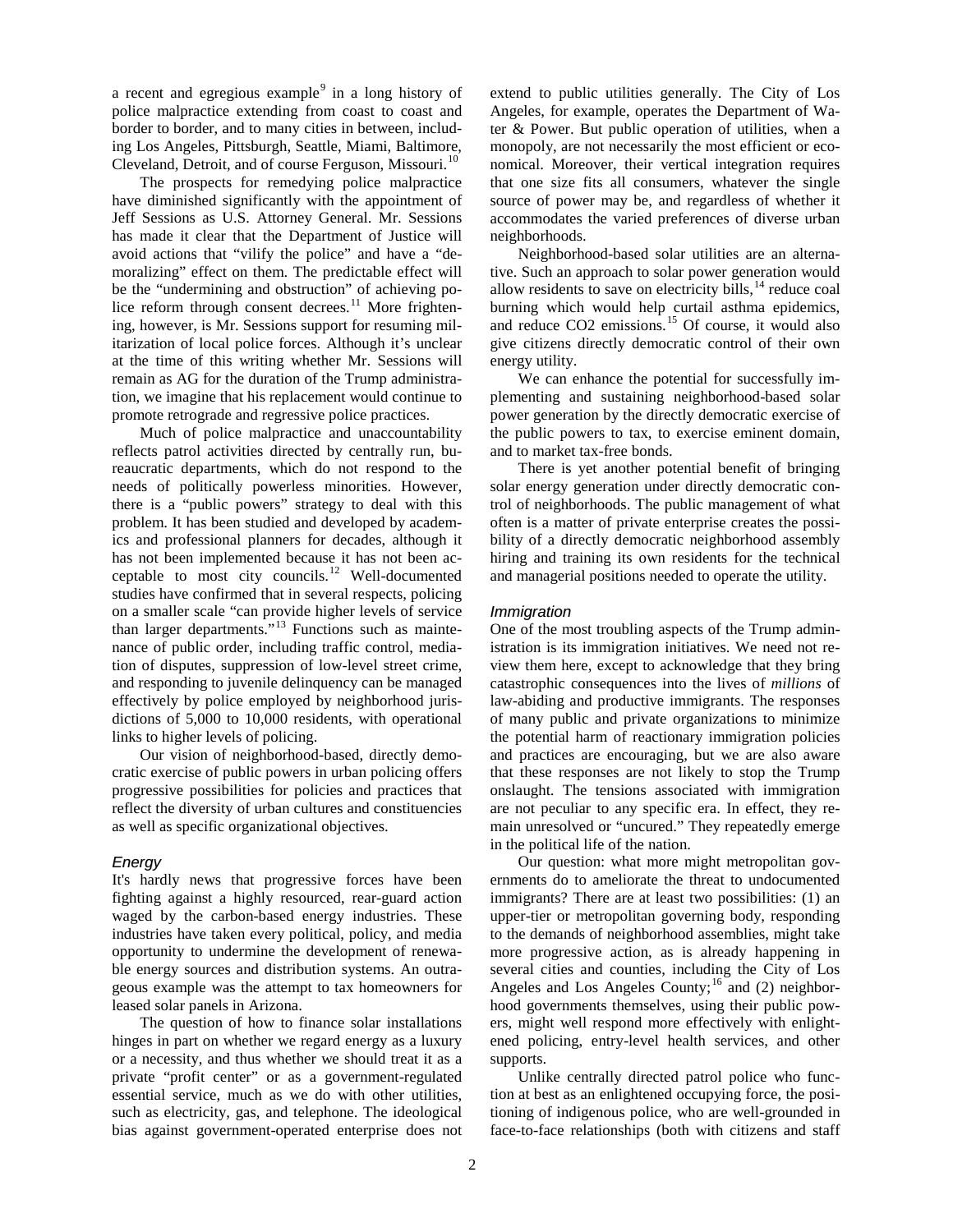<span id="page-2-1"></span><span id="page-2-0"></span>of service organizations), allows them to divert individuals away from the criminal justice system when there is no necessity for criminal justice involvement. They are in a much better position to act as gatekeepers to neighborhood-based human services, private enterprise employment, and social supports. And, of course, this approach offers a far better prospect of keeping immigrant families intact, healthy, and economically productive.

### <span id="page-2-3"></span><span id="page-2-2"></span>*Health Care*

At the time of this writing, the Affordable Care Act (ACA—Obamacare) is significantly less threatened by President Trump and the Republican majorities in the House and Senate. By the time of this article's publication, complications in replacing the ACA may have permanently derailed its repeal, forced its redesign, or (most unlikely) repeal-legislation may have passed in Congress and become law by Trump's signature.

Whichever of these scenarios, or some other, eventuates, millions of undocumented immigrants and economically marginal citizens will continue to be without preventative and diagnostic health care. Two of the main obstacles are geography and economics. For many, access to non-emergency health care is nonexistent because it requires lengthy trips by public transportation or high out-of-pocket fees.

What's most shocking about the deficiencies of the U.S. health care system is their durability; very little will have changed for most low-income citizens over the last 40 years if Congress repeals the ACA or it's otherwise undermined. [17](#page-4-8) Withal, the roots of the U.S. health care crisis, now a half-century old, are largely unchanged. Entrenched structural interests—notably insurance companies, the pharmaceutical industry, the medical equipment and appliance manufacturers, major hospital systems, and organized physicians—pose the main barriers to single-payer reform. They promote their interests by high-powered lobbying, by securing key appointments on government panels and commissions, and by dominating the sponsorship of hospital and medical school professionals that serve as consultants and media experts.

The upshot of profit-driven health care is that the most vulnerable populations rely disproportionately on one of the highest cost-centers of the system—the emergency room, leaving all lesser maladies and injuries to fester until they reach a crisis stage and require high-cost intervention. We estimate that approximately 20 percent of low-income citizens rely on emergency rooms for *regular* medical care.<sup>[18](#page-4-9)</sup>

Unfortunately, the strategic visions and plans to date for introducing neighborhood-based health care have invariably been top-down schemes, imposed on the low-income citizenry, although occasionally with their "advisory input."<sup>[19](#page-4-10)</sup> The idea that those same citizens could act through their own neighborhood assemblies—directly wielding public powers to finance and

administer entry-level health care services—is entirely beyond institutional health care planners imagining. Their proposals, well-intentioned and somewhat progressive, are nonetheless unrealistic. They are not going to attract the public and private support, including from health-care insurers, necessary to scale up sufficiently to meet the overall need.

Fixing this systemic malfunction can be achieved by operating neighborhood-based health care centers staffed by nurse practitioners.<sup>[20](#page-4-11)</sup> There is no doubt that neighborhood-based outpatient and outreach health care services can have a substantial positive effect on delivering health care. $^{21}$  $^{21}$  $^{21}$  Local neighborhood centers can serve approximately three-quarters of all day-to-day health complaints and needs for prevention and education services, while simultaneously operating as economical screening and entry-portals into more sophisti-cated and costly testing and treatment.<sup>[22](#page-4-13)</sup> There is no insurmountable medical or legal obstacle to neighborhood jurisdictions with public powers operating such decentralized health care centers.<sup>[23](#page-4-14)</sup>

# *Conclusion*

It's not surprising if experienced organizers and network consultants view as speculative the advantages we have enumerated here for neighborhood-based, directly democratic public powers. In effect, they might well believe we are proposing that progressive faith-based and neighborhood-based organizing projects make extraordinary investments in this strategic vision without any guarantee of the ultimate payoff. It's true, there are no guarantees.

We note, however, that in its early days much the same must have been true about investing in the incipient labor movement and the organizing of union locals. Much the same must have been true about the Basque investment in the cooperative structure as a means of grassroots empowerment. Much the same must have been true when sowing the first seeds of the civil rights movement.

Nothing short of an historic grassroots movement can begin to bring the citizenry into full, directly democratic participation in its own governance, which is imperative to rectify the imbalance of power that is poisoning American life. While the road to achieve such an extraordinary transformation will undoubtedly be long and demanding, we recognize the wisdom that, "any-thing worth doing is worth doing now."<sup>[24](#page-4-15)</sup> When Marshal Lyantey, a famous French colonial administrator in North Africa, was urging people to plant trees in a new city he was laying out, he was told it would take 150 years before the trees would give any shade. He replied, "all the more reason to do it today."<sup>[25](#page-4-16)</sup>

What is *our* calling now? The time has surely come to give up our exclusive dedication to winning endless campaigns in a never-ending war. It's time to begin investing in a strategic vision for winning the halfcentury war for grassroots empowerment.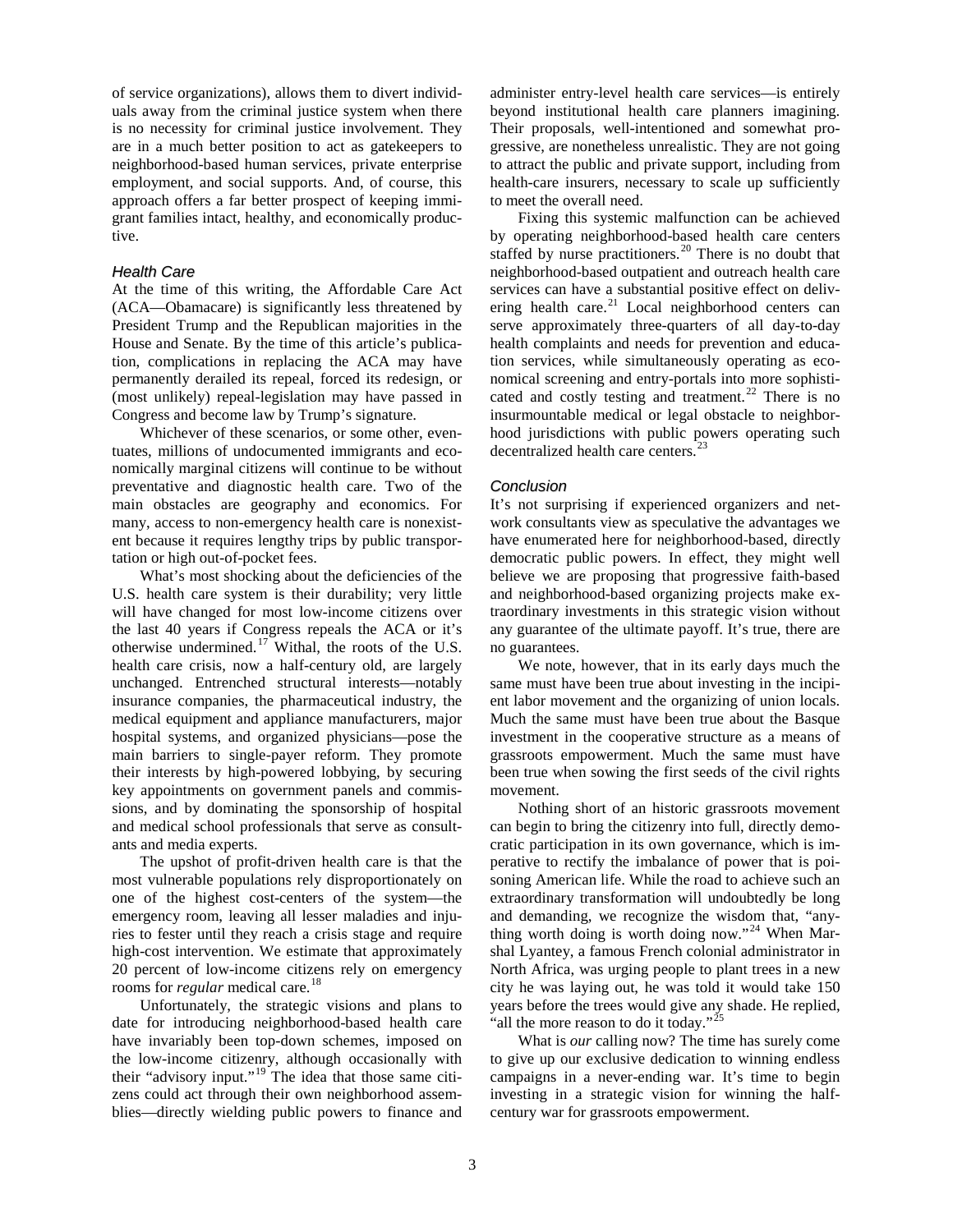$\frac{3}{3}$  In a national poll, 72 percent of the officers said that "poorly performing officers are not held accountable" for bad behavior. See Rich Morin, et al., "Behind the Badge," Pew Research Center (January 11, 2017) [http://assets.pewresearch.org/wpcontent/uploads/sites/3/2017/01/06171402/Police-Report\_FINAL\_web.pdf].<br><sup>4</sup> The need for greater local control of energy-resource development exists currently in Los Angeles, which has more than one

thousand oil wells, many of which are in "proximity . . . to homes, playgrounds, and schools," especially in lower-income neighborhoods of the city. The "city has permitted drilling without performing required environmental reviews. . . ," which the oil companies actively oppose. See: The Editorial Board, "Drilling and Dirty Air in Los Angeles," *New York Times* (January 30, 2017).

<span id="page-3-0"></span><sup>5</sup> See Elizabeth McNichol, "How State Tax Policies Can Stop Increasing Inequality and Start Reducing It," Economic Policy Institute, Center on Budget and Policy Priorities (Washington, DC: December 15, 2016) (accessed at

<span id="page-3-1"></span>http://www.cbpp.org/sites/default/files/atoms/files/12-15-16sfp.pdf).<br><sup>6</sup> See Hannah Arendt, "The Revolutionary Tradition and its Lost Treasure," in *On Revolution* (New York: Viking Press, 1963,

1965), pp. 217-85.<br><sup>7</sup> For an illustrative state approach, see State of New York, Division of Local Government Services, "Revising City Charters in

<span id="page-3-2"></span>New York State" (1998), James A. Coon Local Government Technical Series

 $\overline{a}$ 

<span id="page-3-3"></span>[https://www.dos.ny.gov/lg/publications/Revising\_City\_Charters.pdf].<br><sup>8</sup> See "Unarmed black people were killed by police at 5x the rate of unarmed whites in 2015," from Mapping Police Violence [https://mappingpoliceviolence.org/unarmed/]; for a current review of the data related to police violence and racial bias, see Kia Makarechi, "What the Data Really Says [sic] About Police and Racial Bias," *Vanity Fair* (July 14, 2016)

[www.vanityfair.com/news/2016/07/data-police-racial-bias]; and for what purports to be a complete listing of *all* deaths caused

<sup>9</sup> Julie Bosman and Mitch Smith, "Chicago Police Routinely Trampled on Civil Rights, Justice Dept. Says," *New York Times* (January 13, 2017).

<sup>10</sup> Enumerated in Shaila Dewan and Richard A. Oppel Jr., "Efforts to Curb Police Abuses Have Mixed Record, and Uncertain Future," *New York Times* (January 14, 2017).<br><sup>11</sup> See Sheryl Gay Stolberg and Eric Lightblau, "Sweeping Federal Review Could Affect Consent Decrees Nationwide," *New* 

York Times (April 3, 2017) [https://www.nytimes.com/2017/04/03/us/justice-department-jeff-sessions-baltimore-police.html].<br><sup>12</sup> City councils are loath to antagonize their police department brass by reassigning major polic

neighborhood control. Such an initiative might predictably start a "revolt" in the police ranks, from top to bottom, which would be anathema to the council.

<sup>13</sup> For a seminal study on this question, see Elinor Ostrom, et al., "Do We Really Want to Consolidate Urban Police Forces? A Reappraisal of Some Old Assertions," *Public Administration Review*, 33(5):423-432 (September-October 1973), which concludes: "(1) small police departments can provide higher levels of service than larger departments, and (2) high degrees of specialization and professionalization are not required for effective police services. On the basis of this, we believe more serious attention should be paid to proposals for creating small jurisdictions within large cities to provide generalized patrol services while enhancing opportunities for community control. At the same time, a large-scale police jurisdiction in the same city may be needed to provide the more technical services which require specialization of personnel and equipment. Conceptualization [of] reform as *either total consolidation* or *total decentralization* may not lead to better police services in metropolitan areas. Conscious use of overlapping jurisdictions of varying sizes may be necessary to combine the advantages of both small and large scale" (p. 430).

<sup>14</sup> See Useful Community Development, "Neighborhood Solar Solutions Could Be Cost Effective" (2017) [www.usefulcommunity-development.org/neighborhood-solar.html]; and for additional perspective, see U.S. Department of Energy, "A Guide

to Community Solar: Utility, Private, and Non-profit Project Development" (2010), [www.nrel.gov/docs/fy11osti/49930.pdf].<br><sup>15</sup> Arthur Waskow (office@theshalomcenter.org) proposed the latter two advantages as benefits of ne

<sup>16</sup> See Melissa MacBride, "Measure Approved to Protect Los Angeles County Immigrants from Deportation," ABC Eyewitness News [http://abc7.com/news/measure-approved-to-protect-la-county-immigrants-from-deportation/1643329]; and Dakota Smith and Cindy Carcamo, "Responding to Trump, L.A. proposes \$10-million legal defense fund for immigrants facing deportation,"<br>Los Angeles Times (December 19, 2016) [http://www.latimes.com/local/lanow/la-me-ln-lafund-20161219-s

<sup>17</sup> Robert R. Alford, in *Health Care Politics: Ideological and Interest Group Barriers to Reform* (Chicago: University of Chicago Press, 1975), p. 129, conveys strikingly the situation as it existed decades ago.

<sup>18</sup> For an example, see A. Feinberg, et al., "Launching a Neighborhood-Based Community Health Worker Initiative, Harlem Health Advocacy Partners (HHAP) Community Needs Assessment" (December 2015), A joint report by the NYU-CUNY Prevention Research Center, New York City Department of Health and Mental Hygiene, New York City Housing Authority, and Community Service Society [https://www.med.nyu.edu/prevention-research/sites/default/files/prevention-research2/final-may-2016-hhap-neighborhood-based-comm-report.pdf].

<sup>1</sup> See "Directly Democratic Metropolitan Government: Envisioning Beyond Oppression, Rebellion, and Reform," *Social Policy* (Spring 2016); "Public Powers for the Commonweal: A Challenge to Faith-Based Organizing," *Social Policy* (Winter 2015); "Refocusing Our Strategic Organizing Vision," *Social Policy* (Winter 2016); and "The Blinding Rapture of Mobilization vs. the

<sup>&</sup>lt;sup>2</sup> To assess how far the United States has come from what in other times was the range of "normality," see Henry A. Giroux, "Normalizing Trump's Authoritarianism is Not an Option," *Tikkun* (January 19, 2017)